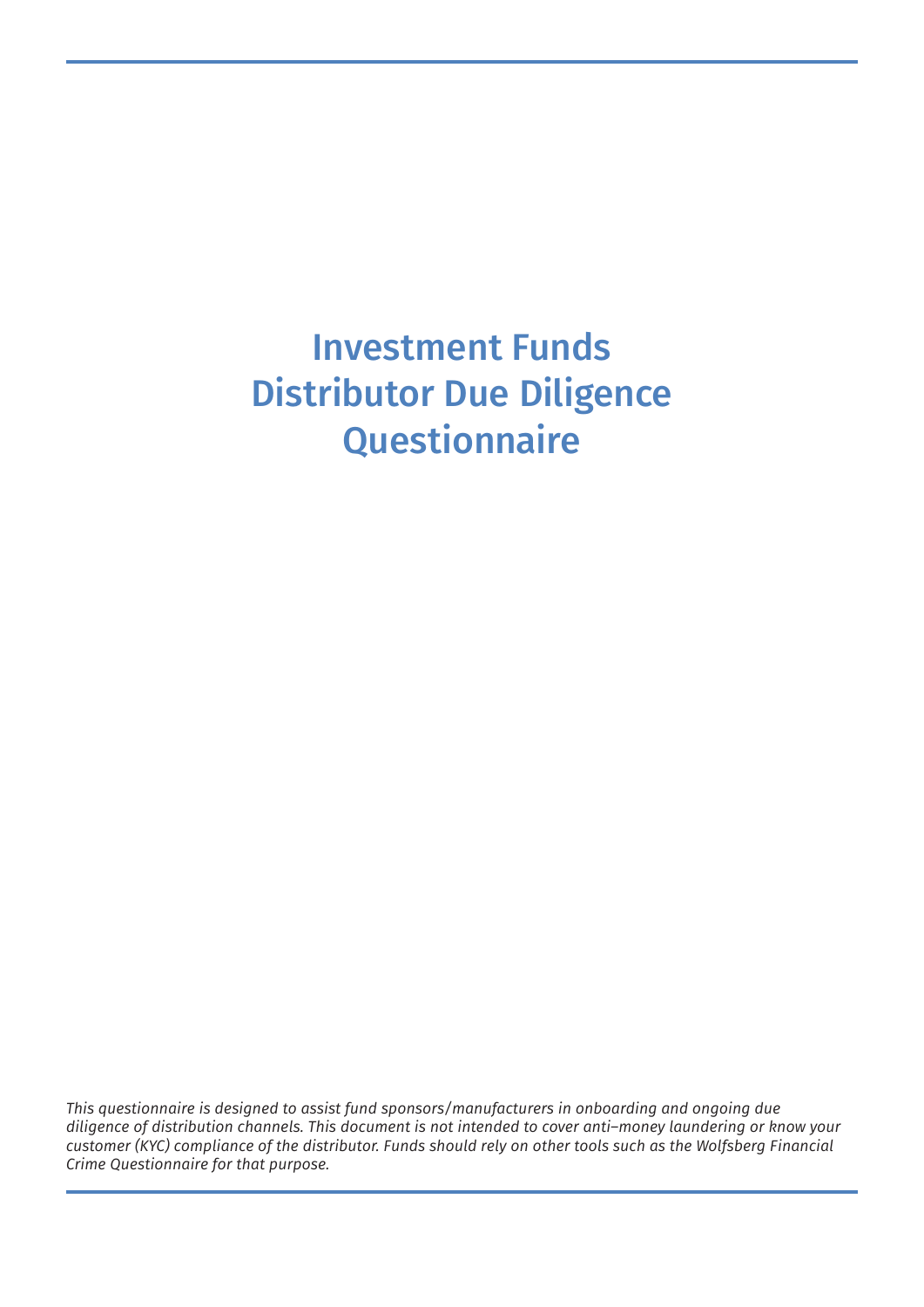# **Section 1: General Information**

*Publicly listed companies should provide links from their website for the updated information required for this section.* 

| 1.2 |                                                                                                                                                     |  |  |  |  |  |
|-----|-----------------------------------------------------------------------------------------------------------------------------------------------------|--|--|--|--|--|
| 1.3 |                                                                                                                                                     |  |  |  |  |  |
|     | 1.4 Are you a regulated entity?                                                                                                                     |  |  |  |  |  |
|     | $\square$ No<br>$\Box$ Yes                                                                                                                          |  |  |  |  |  |
|     | If yes, what is your registration number / regulatory license?<br>a.                                                                                |  |  |  |  |  |
|     | If yes, what type of licenses do you hold? Please include the name of the regulator.<br>b.                                                          |  |  |  |  |  |
|     | Does the firm's regulatory structure cover anti-money laundering (AML) and counterterrorism<br>C.<br>financing (CTF)?<br>$\Box$ Yes<br>$\square$ No |  |  |  |  |  |
|     | If yes, are you a MiFID entity? (Applicable only when registered in EU / EEA.)<br>d.<br>$\Box$ Yes<br>$\Box$ No                                     |  |  |  |  |  |
| 1.5 | Are you a wholly owned subsidiary of a regulated entity?<br>$\square$ Yes<br>$\square$ No                                                           |  |  |  |  |  |
| 1.6 | List corporate events (mergers or acquisitions) over the past three years that are relevant to the<br>investment fund distribution business.        |  |  |  |  |  |
|     |                                                                                                                                                     |  |  |  |  |  |
|     |                                                                                                                                                     |  |  |  |  |  |
|     |                                                                                                                                                     |  |  |  |  |  |

1.7 *Ultimate beneficial owner (UBO)*. Do you have any shareholder directly or indirectly owning 25 percent or more of the entity's shares or exercising power or control through other means?

 $\Box$  Yes  $\Box$  No  $\Box$  N/A (for publicly listed companies or if owned by a publicly listed company)

a. If yes, please list any natural persons that directly or indirectly hold 25 percent or more of the shares / voting rights of your firm's shares.

| Main shareholder (UBO) | Percentage controlled |
|------------------------|-----------------------|
|                        |                       |
|                        |                       |
|                        |                       |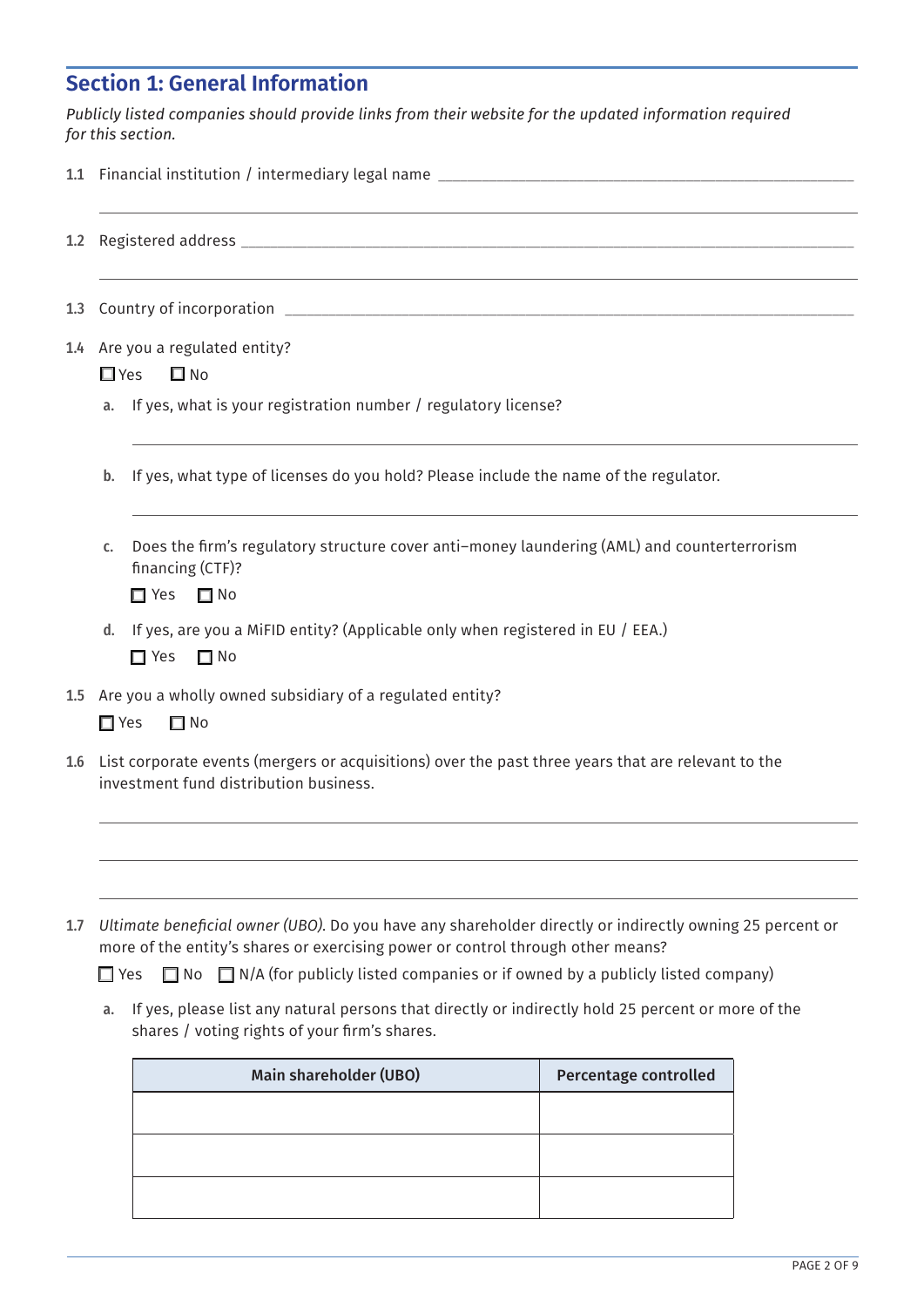1.8 Please identify the senior managing official (executive director with significant responsibility for managing the legal entity and who has the power to act as its legal representative).

 $\Box$  N/A (for EU / EEA firms that provided UBO in question 7a above)

| Controlling person / Senior managing official | Percentage controlled or position |
|-----------------------------------------------|-----------------------------------|
|                                               |                                   |
|                                               |                                   |
|                                               |                                   |

1.9 *Management structure.* Please provide the details of your current board of directors. You can satisfy this question by submitting a separate document or website link detailing your current board of directors.

## **Section 2: Business Model and Operations**

2.1 What is the level of assets that you currently distribute, manage, or make available to trade or introduce in investment funds as per the latest quarter or annual report available?

Select currency **Q** Euro **Q** USD **Q** GBP

| AUD / AUM range       | <b>Please select</b> |
|-----------------------|----------------------|
| 1-50 million          |                      |
| 50-500 million        |                      |
| 500 million-5 billion |                      |
| 5-10 billion          |                      |
| >10 billion           |                      |

2.2 Please confirm how you will trade with the fund.

| Method of trading and account registration | <b>Please select all</b><br>that apply |
|--------------------------------------------|----------------------------------------|
| Direct (at the transfer agent of the fund) |                                        |
| NSCC / Fund SERV                           |                                        |
| Clearing agent                             |                                        |
| Omnibus trading                            |                                        |
| Platform                                   |                                        |
| Custodian                                  |                                        |
| Others (please describe)                   |                                        |
|                                            |                                        |
|                                            |                                        |
|                                            |                                        |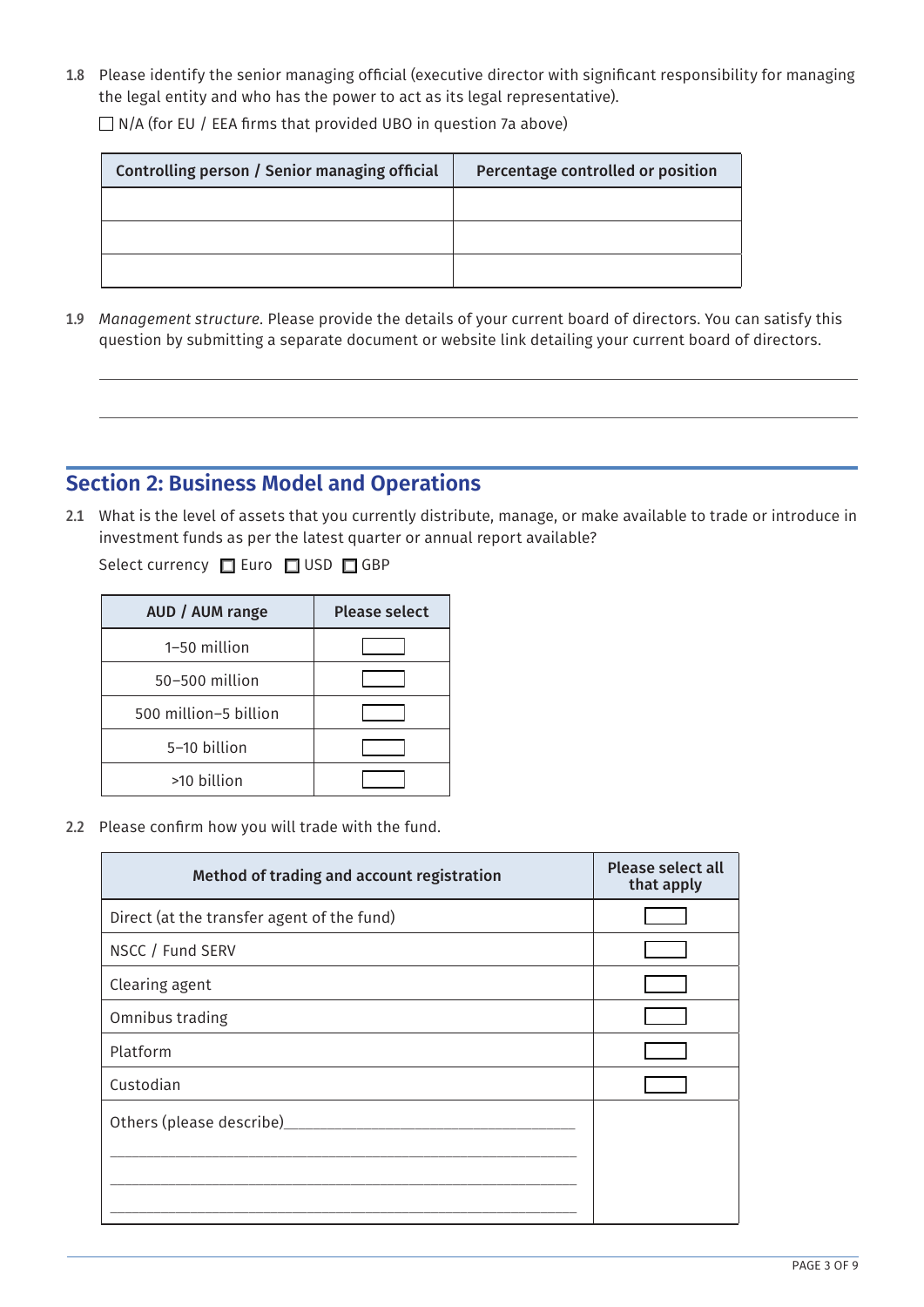| 2.3 Business context. Please select the type(s) of business or distribution activity that best describe(s) |
|------------------------------------------------------------------------------------------------------------|
| your business:                                                                                             |

|                  | your business:                                                                                                                                                                                                                 |
|------------------|--------------------------------------------------------------------------------------------------------------------------------------------------------------------------------------------------------------------------------|
|                  | $\Box$ Retail / Private bank                                                                                                                                                                                                   |
|                  | $\Box$ Financial adviser                                                                                                                                                                                                       |
|                  | $\Box$ Wealth manager                                                                                                                                                                                                          |
|                  | $\Box$ Fund platform                                                                                                                                                                                                           |
|                  | $\Box$ Family office                                                                                                                                                                                                           |
|                  | $\Box$ Pension scheme / Provider                                                                                                                                                                                               |
|                  | □ Multi manager / Fund of funds                                                                                                                                                                                                |
|                  | $\Box$ Insurance wrap                                                                                                                                                                                                          |
|                  | $\Box$ Custodian                                                                                                                                                                                                               |
|                  | $\square$ Nominee                                                                                                                                                                                                              |
|                  | $\Box$ Full service broker-dealer                                                                                                                                                                                              |
|                  |                                                                                                                                                                                                                                |
| $2.4\phantom{0}$ | Please select the applicable types of services you provide to your clients:                                                                                                                                                    |
|                  | $\Box$ Discretionary portfolio management                                                                                                                                                                                      |
|                  | $\Box$ Advisory                                                                                                                                                                                                                |
|                  | $\Box$ Advisory as per MiFID:                                                                                                                                                                                                  |
|                  | $\Box$ Dependent<br>$\Box$ Independent                                                                                                                                                                                         |
|                  | $\Box$ Execution only / Brokerage (e.g., reception and transmission of orders)                                                                                                                                                 |
|                  | $\square$ Execution only with MiFID appropriateness assessment                                                                                                                                                                 |
|                  | Other (please describe) Manual According to the Contract of the Contract of the Contract of the Contract of the Contract of the Contract of the Contract of the Contract of the Contract of the Contract of the Contract of th |
|                  |                                                                                                                                                                                                                                |
| 2.5              | What type of underlying investors do you typically distribute investment funds to?                                                                                                                                             |
|                  | Retail / Nonprofessional clients                                                                                                                                                                                               |
|                  | $\Box$ Professional / Qualified / Institutional clients                                                                                                                                                                        |
|                  |                                                                                                                                                                                                                                |
|                  | 2.6 Can your firm restrict business by jurisdiction or product?                                                                                                                                                                |
|                  | $\Box$ Yes<br>$\Box$ No<br>$\Box N/A$                                                                                                                                                                                          |
|                  |                                                                                                                                                                                                                                |
|                  | If yes, can you restrict by jurisdiction, product, or any other parameter? Please select all that apply.<br>a.                                                                                                                 |

- $\Box$  Jurisdiction
- □ Product

q Another parameter (please describe) \_\_\_\_\_\_\_\_\_\_\_\_\_\_\_\_\_\_\_\_\_\_\_\_\_\_\_\_\_\_\_\_\_\_\_\_\_\_\_\_\_\_\_\_\_\_\_\_\_\_\_\_\_\_\_\_\_\_\_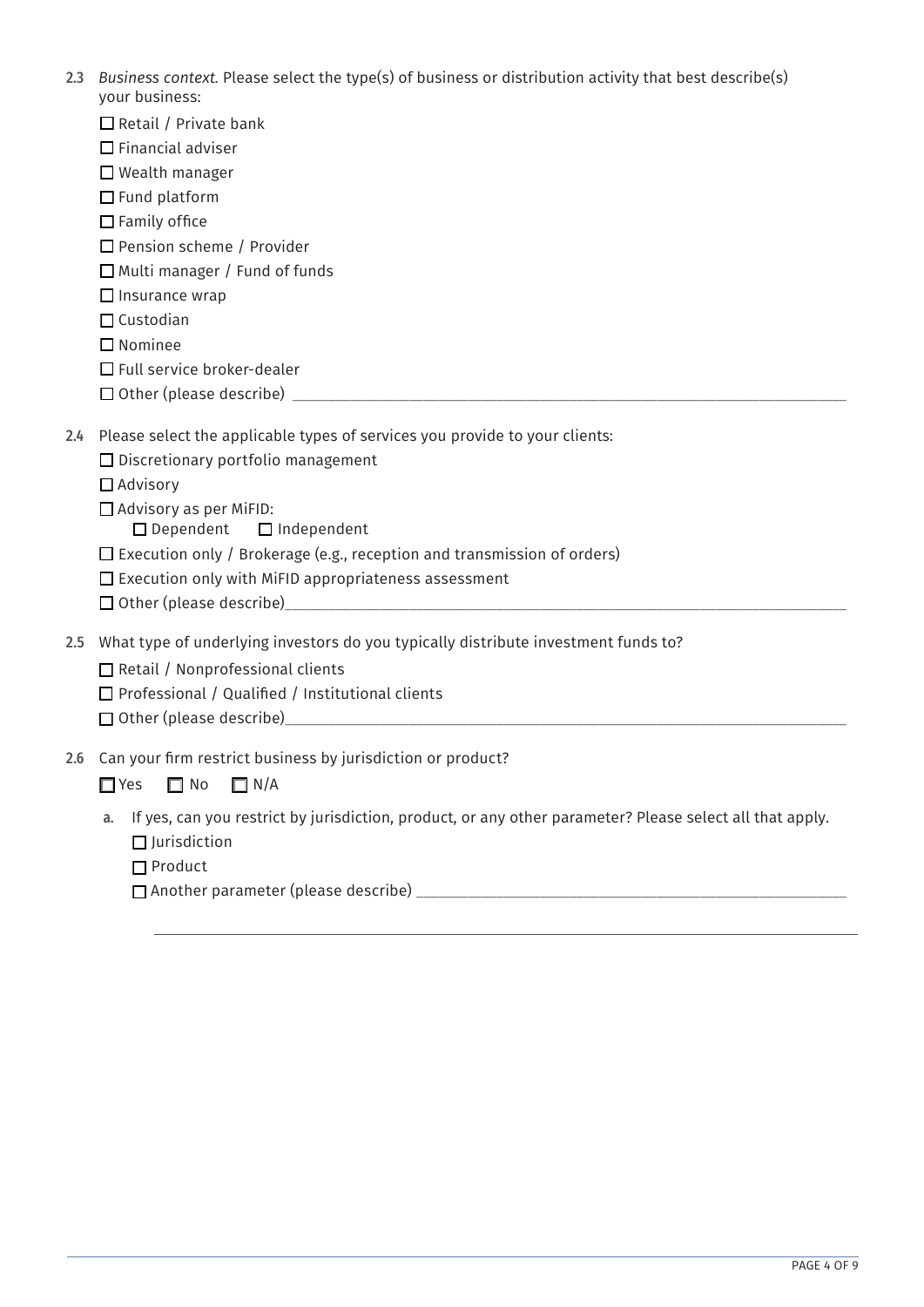## **Section 3: Distribution, Suitability, and Marketing**

*Select N/A only if your firm is not directly distributing investment funds.*

#### *Distribution*

3.1 Does your firm have an internal process for the review and approval of new fund products to be distributed?

 $\Box$  Yes  $\Box$  No  $\Box$  N/A

3.2 Do you distribute or make available investment funds in any jurisdiction other than your domiciled country?

 $\Box$  Yes  $\Box$  No

a. If yes, do you distribute or market investment funds in accordance with the applicable rules and regulations in the country where you are distributing / marketing?

 $\Box$  Yes  $\Box$  No

3.3 Does your firm offer investment funds in some countries other than those where the investment funds are registered for public distribution (e.g., private placement or reverse solicitation)?

| $\Box$ Yes | $\Box$ No | $\Box N/A$ |
|------------|-----------|------------|
|            |           |            |

3.4 Does your firm sell funds in any jurisdiction in a manner that is subject to limitation on the number of investors to be marketed to and/or investor count is required?

| $\Box$ Yes | $\square$ No | $\Box N/A$ |
|------------|--------------|------------|
|            |              |            |

3.5 Do you have a remuneration policy reasonably designed to ensure members of staff responsible for the distribution of funds act in the best interest of investors, and in compliance with local regulatory requirements?

 $\Box$  Yes  $\Box$  No  $\Box$  N/A

3.6 Can you confirm that all fees or nonmonetary benefits collected for your distribution / placement activities of investment funds comply with applicable law and regulations?

| $\Box$ Yes | $\square$ No | $\Box N/A$ |
|------------|--------------|------------|
|            |              |            |

3.7 Where required by law, do you disclose to investors any inducements your firm receives from fund manufacturers and all fees and nonmonetary benefits collected for distribution / placement activities?

| $\Box$ Yes | $\square$ No | $\Box N/A$ |
|------------|--------------|------------|
|            |              |            |

#### *Suitability*

3.8 Do you reasonably apply a suitability test or other applicable standard of care to determine that investment funds offered to customers meet their needs, risk profile, and objectives?

|  |  | $\Box$ Yes, according to applicable law $\Box$ No $\Box$ N/A (for platform with sub-distributors) |
|--|--|---------------------------------------------------------------------------------------------------|
|--|--|---------------------------------------------------------------------------------------------------|

3.9 Do you have controls in place to distribute investment funds to appropriate and eligible investors including, where applicable, those as defined in the MiFID II manufacturer's target market communicated via the European MiFID Template (EMT)?\*

 $\Box$  Yes  $\Box$  No  $\Box$  N/A

3.10 If yes, do such controls seek to prevent sales into the negative MiFID II target market?

 $\Box$  Yes  $\Box$  No  $\Box$  N/A

<sup>\*</sup> For background about the European MiFID Template (EMT), please see [FinDatEx](https://findatex.eu/) at [https://findataex.eu.](https://findataex.eu/)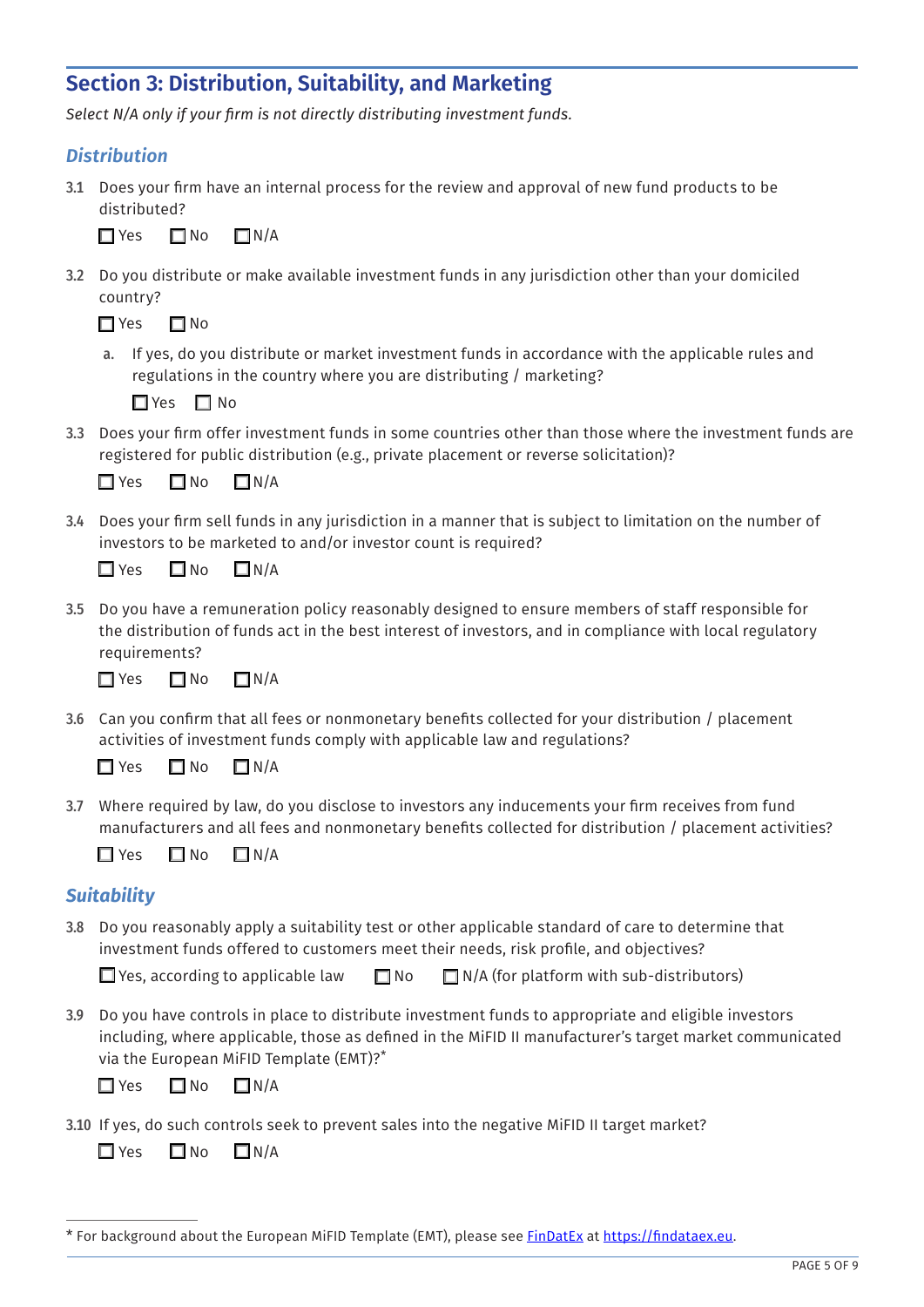3.11 Do you have systems, controls, and procedures reasonably designed to prevent investment funds from being offered to noneligible investors?

 $\Box$  Yes  $\Box$  No  $\Box$  N/A

3.12 Do you provide regular reporting or MiFID target market confirmations to the investment fund manufacturer / sponsor?

 $\Box$  Yes  $\Box$  No  $\Box$  N/A

#### *Marketing*

3.13 Do you create your own marketing material for the funds you distribute?

 $\Box$  Yes  $\Box$  No (use marketing materials provided by the fund)  $\Box$  N/A

a. If yes, do you maintain procedures reasonably designed to provide that your marketing materials are compliant with applicable laws and regulations where the materials are being distributed?

 $\Box$  Yes  $\Box$  No

3.14 Are investment fund documents provided and made available to end investors / intermediaries as required by applicable law (e.g., KIIDs, prospectuses)?

 $\Box$  Yes  $\Box$  Yes, documents provided by the sub-distributor  $\Box$  No

3.15 If applicable, in relation to your marketing activities in the European Union for alternative investment funds (AIFs), please confirm that you have procedures to ensure that they will be marketed only in jurisdictions where the management company has obtained an AIFMD marketing passport and that all investors are "professional investors" / "retail investors" as applicable and as defined in the AIFMD (the 2011//61/EU Alternative Investment Fund Managers Directive).

 $\Box$  Yes  $\Box$  No  $\Box$  N/A

## **Section 4: Oversight of Sub-Distribution**

*This section is required when using a third-party sub-distribution network.*

4.1 Do you currently use or intend to use sub-distributors for the distribution of funds?

 $\Box$  Yes  $\Box$  No

*If no, please skip to section 5 below.*

- 4.2 What type of sub-distributors do you rely on? Please select all that apply.
	- $\Box$  Retail / Private bank
	- $\Box$  Financial adviser
	- $\Box$  Wealth manager
	- $\Box$  Fund platform
	- $\Box$  Family office
	- $\Box$  Pension scheme / provider
	- $\Box$  Multi manager / Fund of funds
	- $\Box$  Insurance wrap
	- $\Box$  Custodian / Nominee

| $    -$ |  |
|---------|--|
|         |  |
|         |  |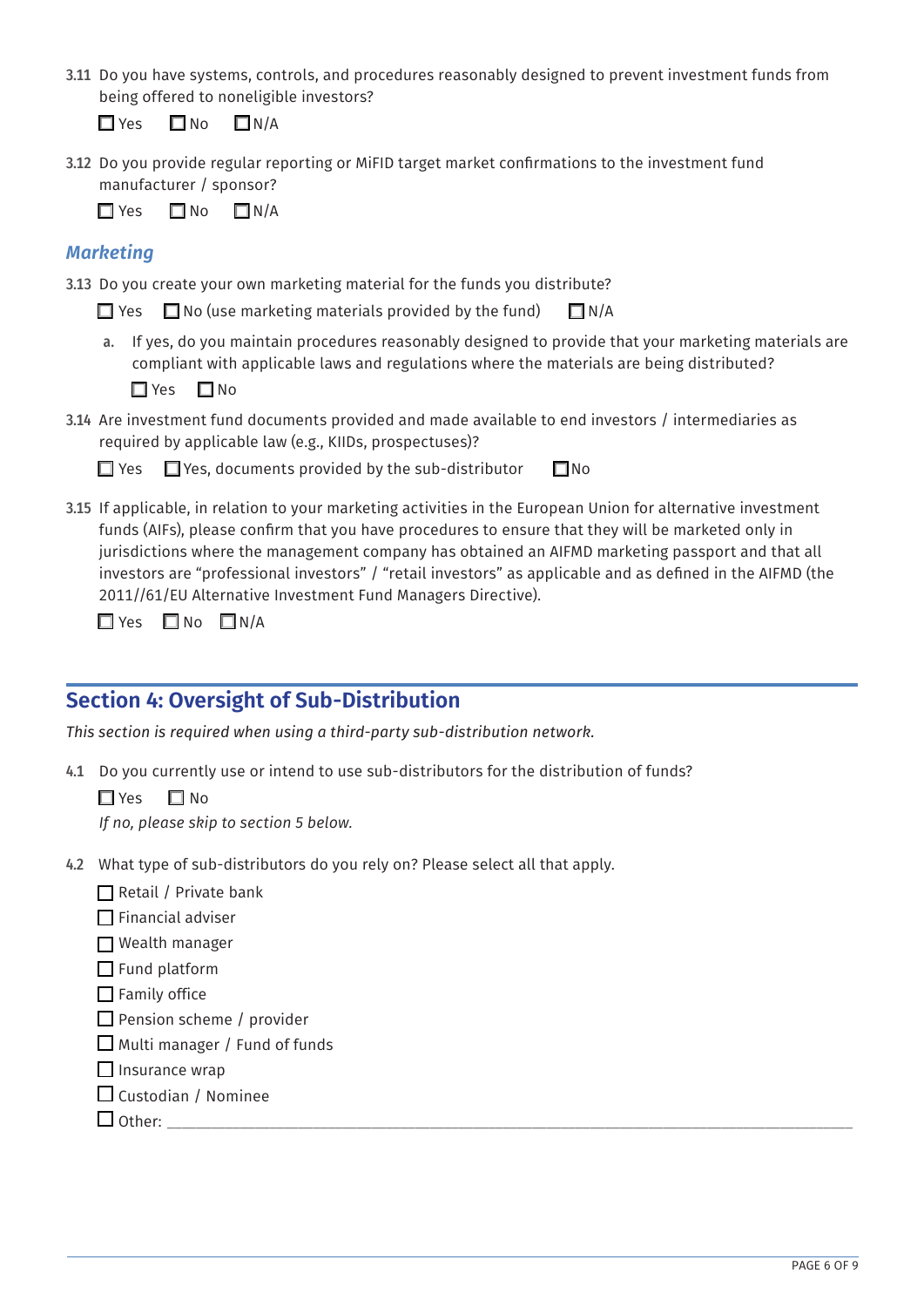| 4.3 Do you ensure that all your sub-distributors are regulated for distribution of investment funds and are |
|-------------------------------------------------------------------------------------------------------------|
| regulated for the purposes of anti-money laundering?                                                        |

 $\Box$  Yes  $\Box$  No

4.4 Do you enter into formal contracts with sub-distributors stating the respective obligations and compliance requirements? For example, contractual requirements, periodic reporting obligations, and/or monitoring programs.

 $\Box$  Yes  $\Box$  No

- a. If yes, does the contract include liability clauses in case of material breach of contractual terms?  $\Box$  Yes  $\Box$  No
- 4.5 Do you perform an initial due diligence review on the sub-distributors, including a risk assessment, before appointment?

 $\Box$  Yes  $\Box$  No

- a. If no, please explain:
- 4.6 Do you perform ongoing monitoring on the sub-distributors to ensure that they are acting in accordance with the relevant agreements, and in compliance with local laws and regulations?

 $\Box$  Yes  $\Box$  No

4.7 Do you require sub-distributors to certify that they meet the regulatory requirements that your firm is subject to for AML / KYC compliance?

 $\Box$  Yes  $\Box$  No  $\Box$  N/A

## **Section 5: Legal and Regulatory Oversight**

- 5.1 Within the past five years and in relation to investment funds' distribution activities:
	- a. Has your firm been sanctioned for failure to comply with stipulated regulations or legislation in relation to the distribution activities of investment funds?

 $\Box$  Yes  $\Box$  No  $\Box$  The relevant information is publicly available

- 1. If yes, and the relevant information is publicly available, please provide website links or attach the full details, outlining corrective action taken to address deficiencies:
- b. Has your firm been subjected to any fine, sanction, criminal prosecution, or regulatory investigation due to violations of financial crime laws / regulations that has resulted in an enforcement action or a significant adverse effect to the firm's business dealings in investment funds?

#### $\Box$  Yes  $\Box$  No

- 1. If yes, and the relevant information is publicly available, please provide website links, or attach an explanation addressing the details and the impact of an adverse decision on your business, operations, policies, and/or procedures:
- 5.2 Have you implemented ongoing training and development programs for your sales teams and other employees reasonably designed to comply with local laws and regulations?

 $\Box$  Yes  $\Box$  No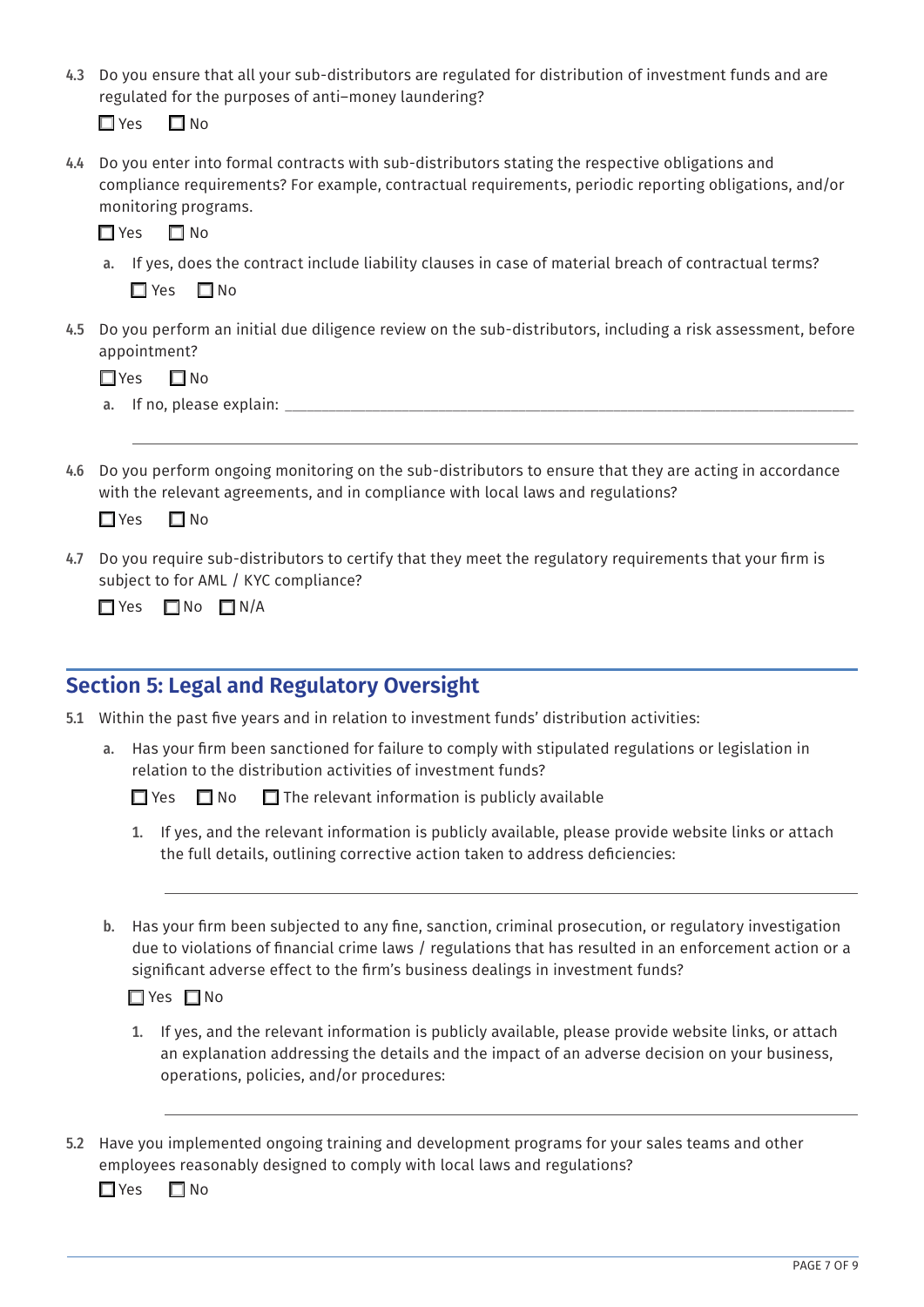5.3 Do you have an internal independent audit function and/or an external auditor that assesses the firm's sales activities and practices on a regular basis?

 $\Box$  Yes  $\Box$  No

5.4 Were any material audit findings by the external auditors in the past three years relevant to the distribution of investment funds?

 $\Box$  Yes  $\Box$  No

a. If yes, were all the audit findings resolved?

 $\Box$  Yes  $\Box$  No

5.5 Do you have data protection policies and procedures, including record retention and deletion for investors' records, in accordance with the applicable law?

 $\Box$  Yes  $\Box$  No

## **Section 6: Risk Management and Controls**

- 6.1 Do you have an internal risk management function?  $\Box$  Yes  $\Box$  No
- 6.2 Do you have an internal compliance function?  $\Box$  Yes  $\Box$  No
- 6.3 Do you have tested controls for securing client data?

 $\Box$  Yes  $\Box$  No

6.4 Do you have a business continuity plan and disaster recovery plan that meets local regulatory requirements?

 $\Box$  Yes  $\Box$  No

6.5 Are your systems and IT infrastructure adequate to safeguard the security, integrity, and confidentiality required for data protection?

 $\Box$  Yes  $\Box$  No

- 6.6 If you outsource any of your primary functions—such as internal audit, risk, compliance, or AML / CTF—to a third party, do you perform oversight and due diligence on those providers?  $\Box$  Yes  $\Box$  No  $\Box$  N/A
- 6.7 Does your firm have an anti-corruption compliance program, including anti-corruption policies and procedures, and does it provide appropriate training to firm employees?

 $\Box$  Yes  $\Box$  No

6.8 Do you maintain controls in place to prevent tax evasion?

 $\Box$  Yes  $\Box$  No

6.9 Do you have internal procedures for handling customer complaints?

 $\Box$  Yes  $\Box$  No

a. If yes, do the procedures contain an escalation process to the product manufacturer / sponsor?  $\Box$  Yes  $\Box$  No